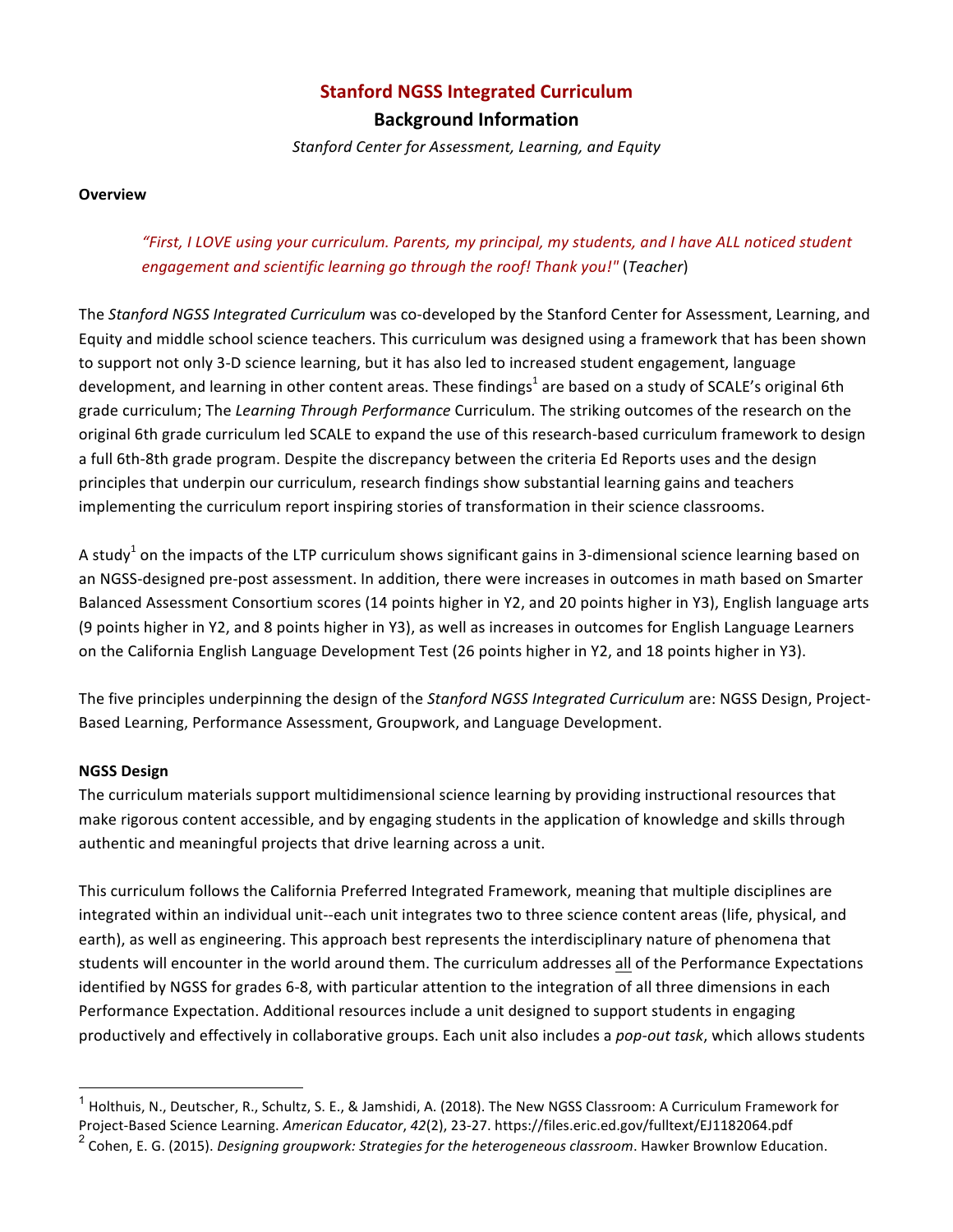to apply what they have learned across the unit to delve deeper into larger scientific considerations around diversity, equity, social justice, and the nature of science.

Each learning task within a unit (with the exception of the Lift-Off Task) follows the research-based 5E instructional model, engaging students in activities and experiences that support learning of the unit's disciplinary core ideas, crosscutting concepts, and science and engineering practices. The curriculum is designed around close adherence to grade-specific language in each dimension to ensure that it supports the "spiral" design of the NGSS, in which students continually build on knowledge and skills from prior grades and toward increasing levels of sophistication with the use and integration of the three dimensions.

### **Project-Based Learning**

# *"I love the fact that the students are discovering the concepts rather than me just telling them. They are much more actively involved in their own learning."* (*Teacher*)

This curriculum follows a "project-based learning" framework, meaning students work in teams to tackle complex, real-world issues through rigorous, long-term projects. Each unit begins by introducing a phenomenon or problem that will become the basis for the unit culminating project. Each learning task within the unit provides opportunities for students to deepen their three-dimensional reasoning needed to make sense of the unit-level phenomenon/problem. 

By centering the units around student sense-making and problem-solving of phenomena, the focus of learning shifts away from rote knowledge about science topics and toward students doing the "figuring out" about why or how things happen in the world. These open-ended projects are designed to be accessible to students at a wide range of proficiency by creating a variety of entry points and ways that students can both access the curriculum and show what they know and can do.

### **Performance Assessment**

This design principle is closely tied to our previous design principle of Project-Based Learning, as the projects students engage with in each unit also serve as the summative performance assessments for each unit. These project-based performance assessments offer many benefits over traditional assessments:

- 1. They require students to demonstrate the kind of learning that 21st century society values--the ability to apply content and skills to make sense of real-world contexts in collaboration with their peers. This is also aligned with the NGSS vision of assessing practices and crosscutting concepts, not just science content.
- 2. Culminating projects are embedded in classroom instruction, blurring the lines between instruction and assessment and offering students opportunities to learn as they are assessed.
- 3. Projects encourage student choice and decision-making, which increases student engagement and accessibility.
- 4. The feedback teachers gain is rich and informative, allowing teachers to see what students do know and *can* do, rather than just what they don't know.

The curriculum materials also include multi-dimensional rubrics to guide teachers in assessing how students are progressing with integrating the disciplinary core ideas, crosscutting concepts, and science and engineering practices together.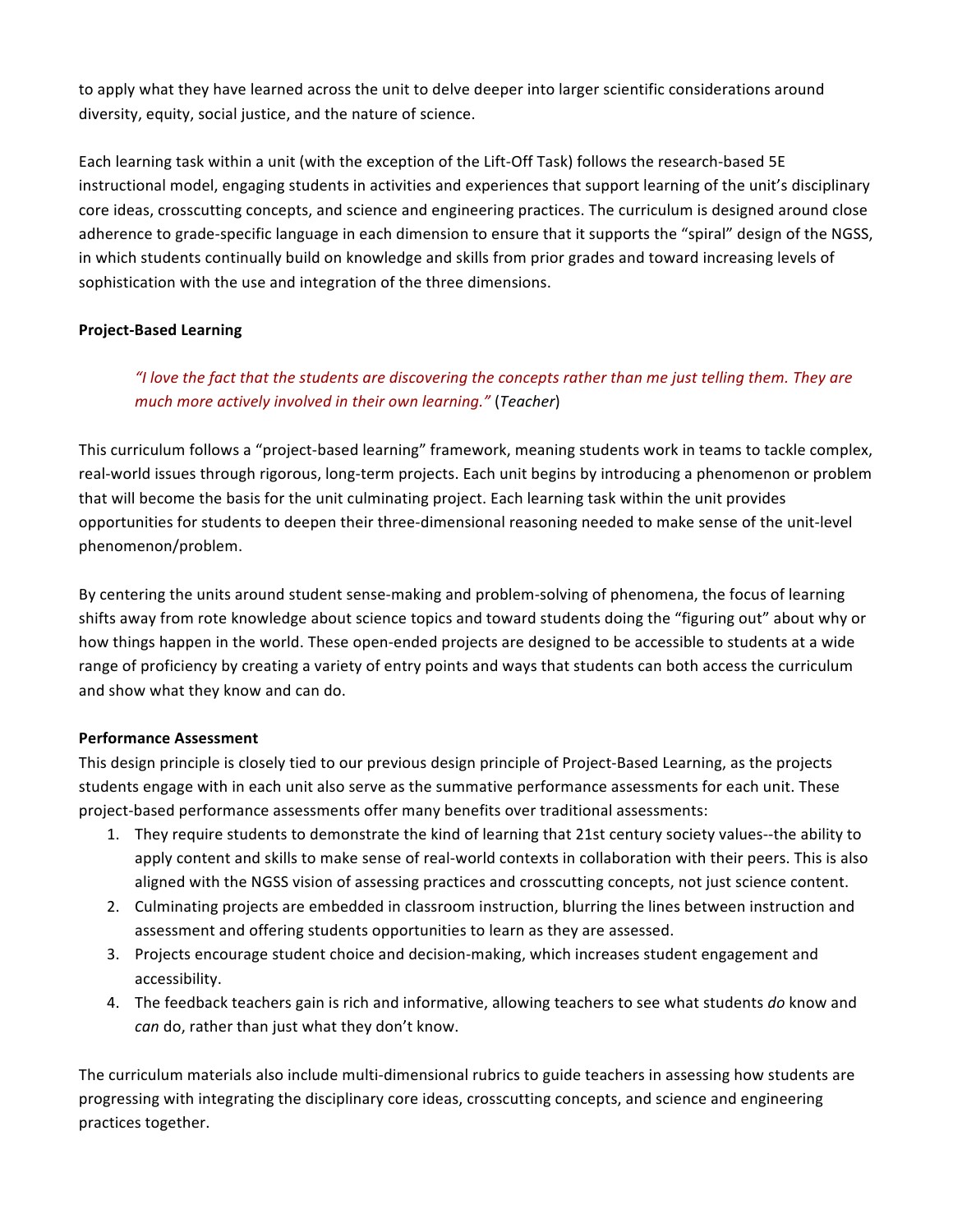### **Groupwork**

"I value community and equity in my classroom, and SCALE has interwoven these into the content so they *do not appear to be stand alone topics."* (*Teacher*)

The curriculum includes many different student participation structures, but the use of small groups is central to its design. Groupwork has been found to promote academic goals, such as deeper conceptual learning, language development, and scientific practices. In addition, when implemented well, it has the capacity to promote more equitable classrooms by addressing issues of "status" among students and ensuring all students can access and participate within the curriculum<sup>2</sup>. However, groupwork can be challenging to implement successfully. The curriculum materials offer extensive support strategies<sup>2</sup> to target the common challenges seen when students work together in small groups. This includes the preparatory groupwork unit at the beginning of every grade level as well as integrated supports, such as group roles and building/reinforcing community norms.

#### **Language Development**

*"I really cannot say enough good things about your curriculum. It has changed my students' learning so dramatically, that my principal simply cannot get over the level of science learning and vocabulary used by my students!* (*Teacher*)

It is well researched that language development is a key component for both developing and communicating understanding within a discipline and helps to support more rigorous and equitable outcomes for diverse students<sup>3</sup>. When students are equipped and supported in using language for scientific sense-making, they develop both a greater understanding of the science concepts, as well as a way to communicate their understanding.<sup>4</sup> Every learning task in this curriculum includes opportunities for students to speak, listen, read, and write--creating a language-rich environment for students to develop both their language and scientific understanding. To help students meet the language demands of each curriculum task, language supports and routines are embedded throughout, ensuring that all students, and particularly English Learners, are well-supported.

#### **Accessibility**

## "[The Stanford NGSS Integrated Curriculum] is also the only open source I have found that meets all the *criteria for NGSS, and is easy to implement."* (*Teacher*)

One of the primary goals of this curriculum is to provide all teachers access to a quality comprehensive science curriculum that is not constrained by funding. By providing a complete set of free, adaptable instructional science materials for 6th-8th grade, teachers and district leaders have the flexibility to modify and adapt the curriculum in a way that best fits the needs of their students. The teacher guides that are included provide a wide array of

<sup>&</sup>lt;sup>2</sup> Cohen, E. G. (2015). *Designing groupwork: Strategies for the heterogeneous classroom*. Hawker Brownlow Education.

 $3$  Hakuta, Kenji, et al. "Challenges and Opportunities for Language Learning in the Context of the CCSS and the NGSS." *Journal of Adolescent & Adult Literacy*, vol. 56, no. 6, 2013, pp. 451–454., doi:10.1002/jaal.164. 

 $^4$  Lee, O., Quinn, H., & Valdes, G. (2012). Language Demands and Opportunities in Relation to Next Generation Science Standards for English Language Learners: What Teachers Need to Know. *Understanding Language: Stanford University School of Education*.